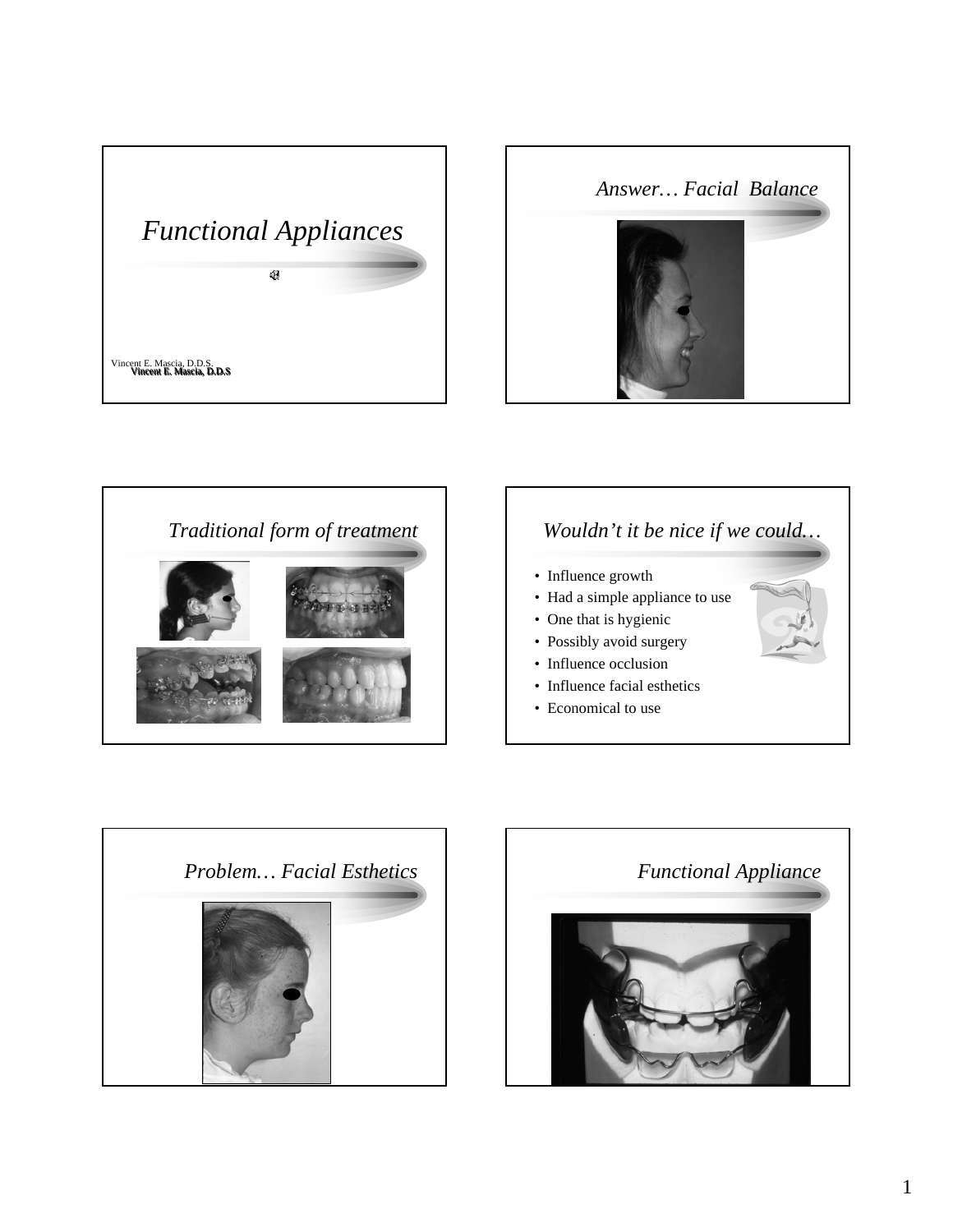### *Working definition*

• Functional Appliance - a device that alters a patient's functional environment in an attempt to influence and permanently change the surrounding hard tissue .





## *Why treat malocclusion?*

- Possible pre-disposition to disease
- May lead to jaw dysfunction (TMD,Speech,Mastication)
- Facial esthetics with psychological implications
- Single or multiple tooth damage

#### *Percentage of malocclusions in early mixed dentitions*

Study by Keski-Nisula et al Dec 03

- 92.7 % some disharmony present
- 67.7% malocclusion
- 52.4% Class ll type
- 1.5% Class III type
- 30.1% Asymmetrical Bite



# *History of development of functional appliances* • Robin 1902- monobloc • Andresen 1908- Activator

- Herbst 1934- Herbst
- Balters 1960- Bionator
- Bimler 1964 Bimler
- Frankel 1967- Frankel
- Clark 1977-Twin Block

#### *Percentage of malocclusions*

#### Study by U.S.P.H.S. 1970

- 75% some disharmony present
- 40% malocclusion
- 20% Class ll type
- 5% Class lll type
- 4% Open Bite



### *Historical biases of Europe and America on functional appliances*

#### **European**

• Functional approach most biocompatible • Mechanical force deemed unbiologic



#### American

- European social system excluded extensive fixed appliance therapy
- Question of precision of results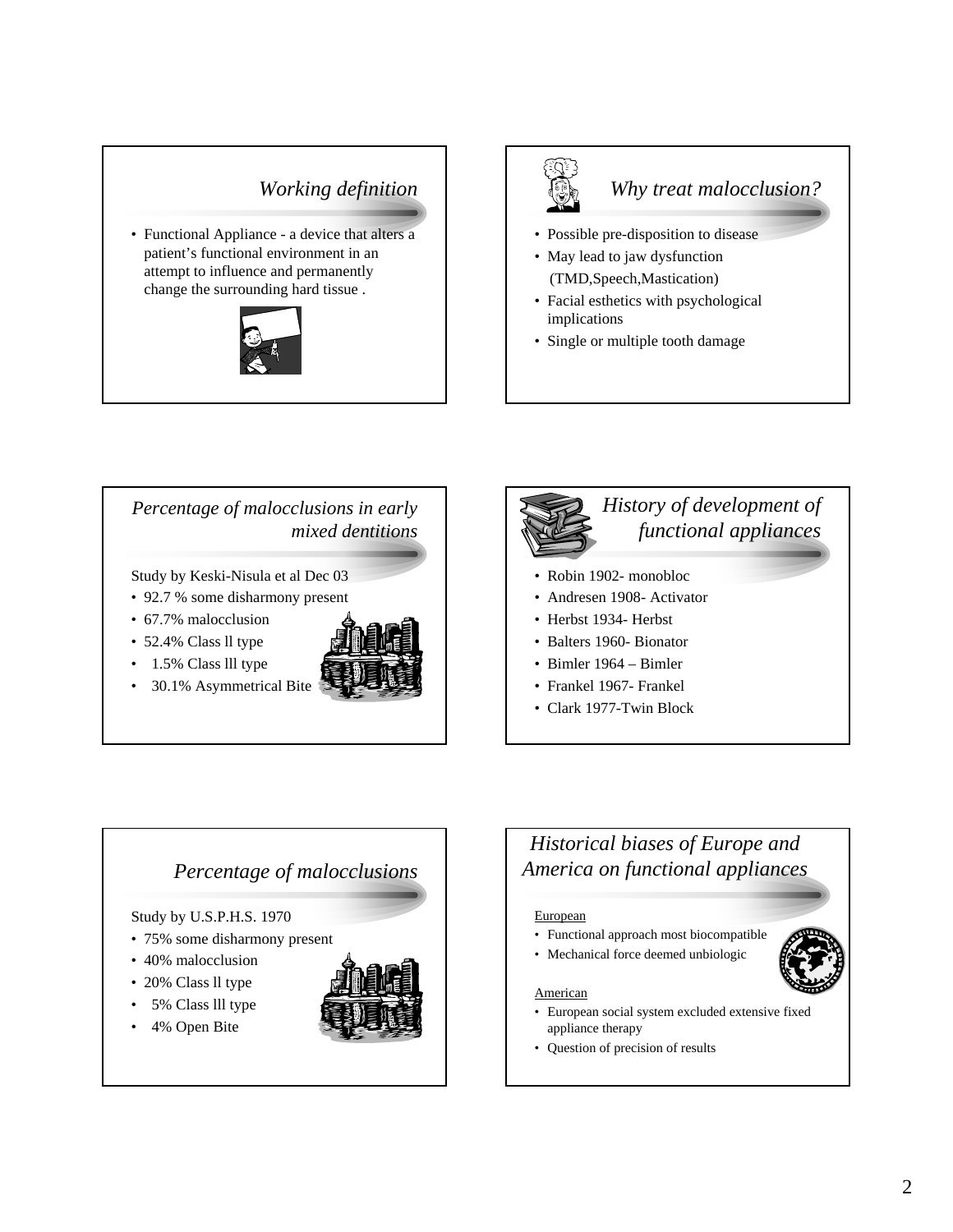

#### *Potential advantages of functional appliances*

- Enlarge transverse width of arches to relieve crowding
- Diminish adverse fixed appliance problems (gingival proliferation, TMD, decalcification, extractions-Ismail AJO 2002)
- Reduced time with braces? (Profit-AJO, June 2002)
- Reduce or eliminate dysfunctional habits
- Tx of TMD? (Pancherz AJO Aug 1999)





- (biologic structures may be altered)
- Moss 1960,1962,1997- Regional and local factors play a role in cranio-facial morphogenesis-Functional Matrix Theory
- Voudouris 2000- Factors of displacement, viscoelasticity, transduction-Growth Relativity
- Mao &Nah 2004- Growth and development is the net result of environmental modulation of genetic inheritance





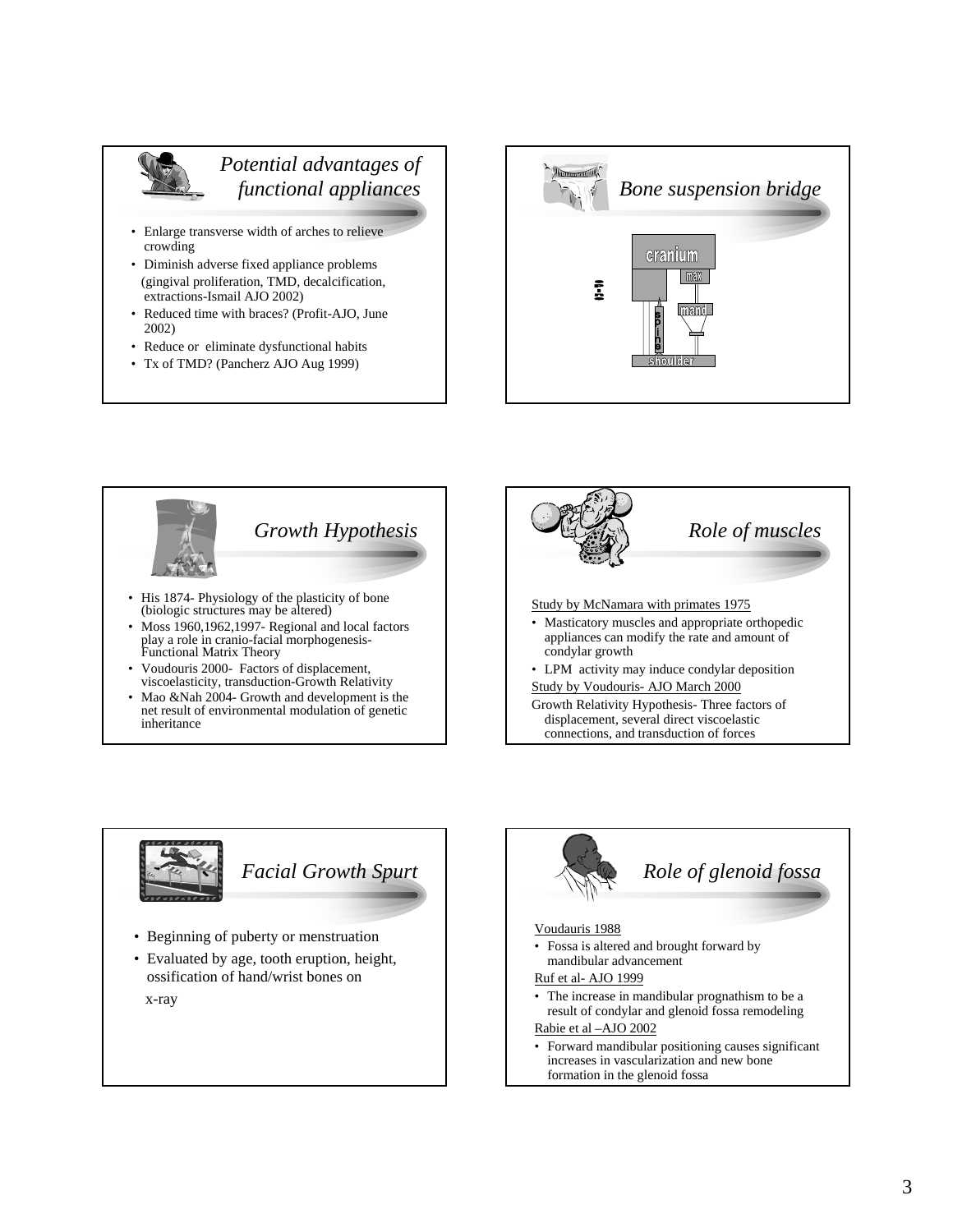## *Factors influencing maxillary growth*

• Maxillary sutures

• STH (Somatomedin) • Ligaments and muscles

- Subperiosteal bone deposition
- Nasal septum
- 

### *Problem of controls*

- Varied response of children
- Individual basis
- All factors not predictable
- Role of "Evidence Based Research"



#### *Factors influencing mandibular growth*

- Cranium positioning
- Condylar cartilage
- Muscles (LPM ?)
- TMJ disc
- STH (Somatomedin)
- Other factors







# *Extrapolation of studies to clinical experience*

- Treatment with young patients- correct and hold
- Treatment with older growers- establish a class l in permanent dentition to lock-in
- Treatment with non growers-not rec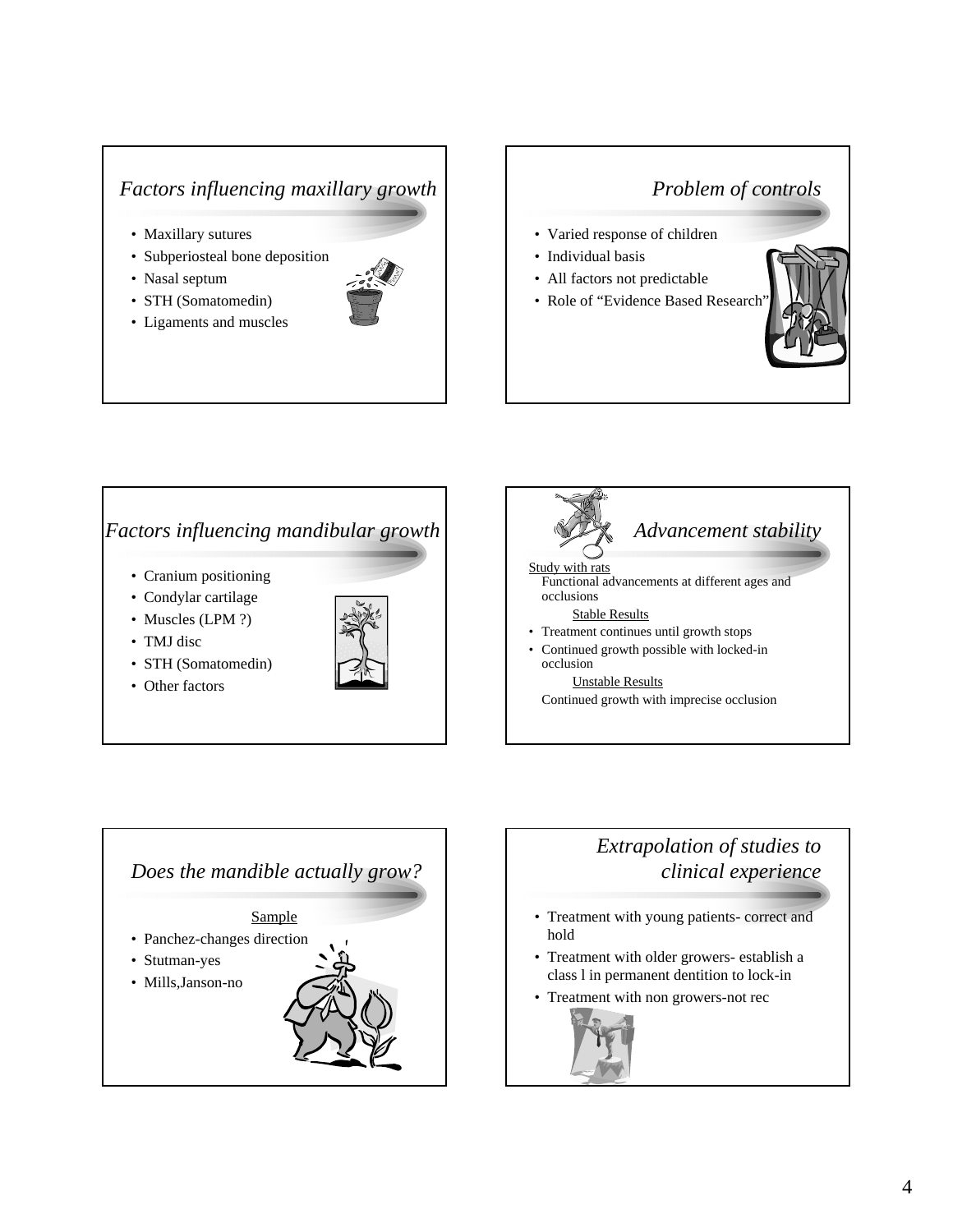

- 2-5 mm change in maxillary molar width post-eruption
- Premolars vary







- Soft tissue rests on teeth
- Tongue posturing
- Head position
- *Contraindications*
- Class ll skeletal by maxillary prognathism
- Vertically directed grower
- Labial tipping of lower incisors
- crowding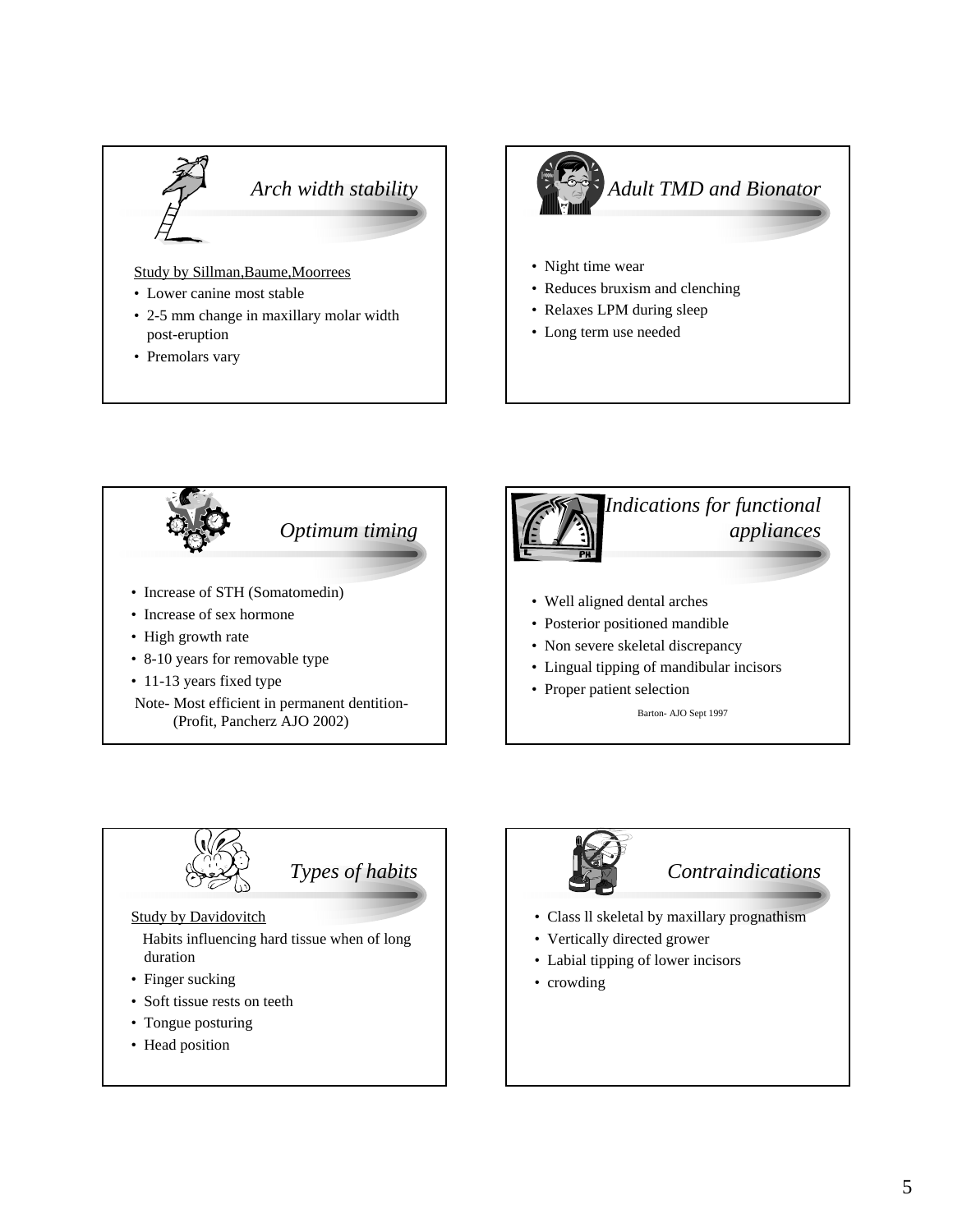

According to Woodside

- Removable functionals do not work well part-time
- Large vertical changes in construction bite redirects maxilla
- Apical base width change possible with Frankel
- Bionator and Frankel work similarly on LPM activity
- Glenoid fossa changes stable
- Stepwise progression of advancement best





## *Informed consent*

- Diagnosis- presented and understood by pt
- Comprehensive tx plan
- Overview of reasonable alternatives
- Discussion of probable sequella of non-tx
- Potential risks
- Predicted outcome and probability of success





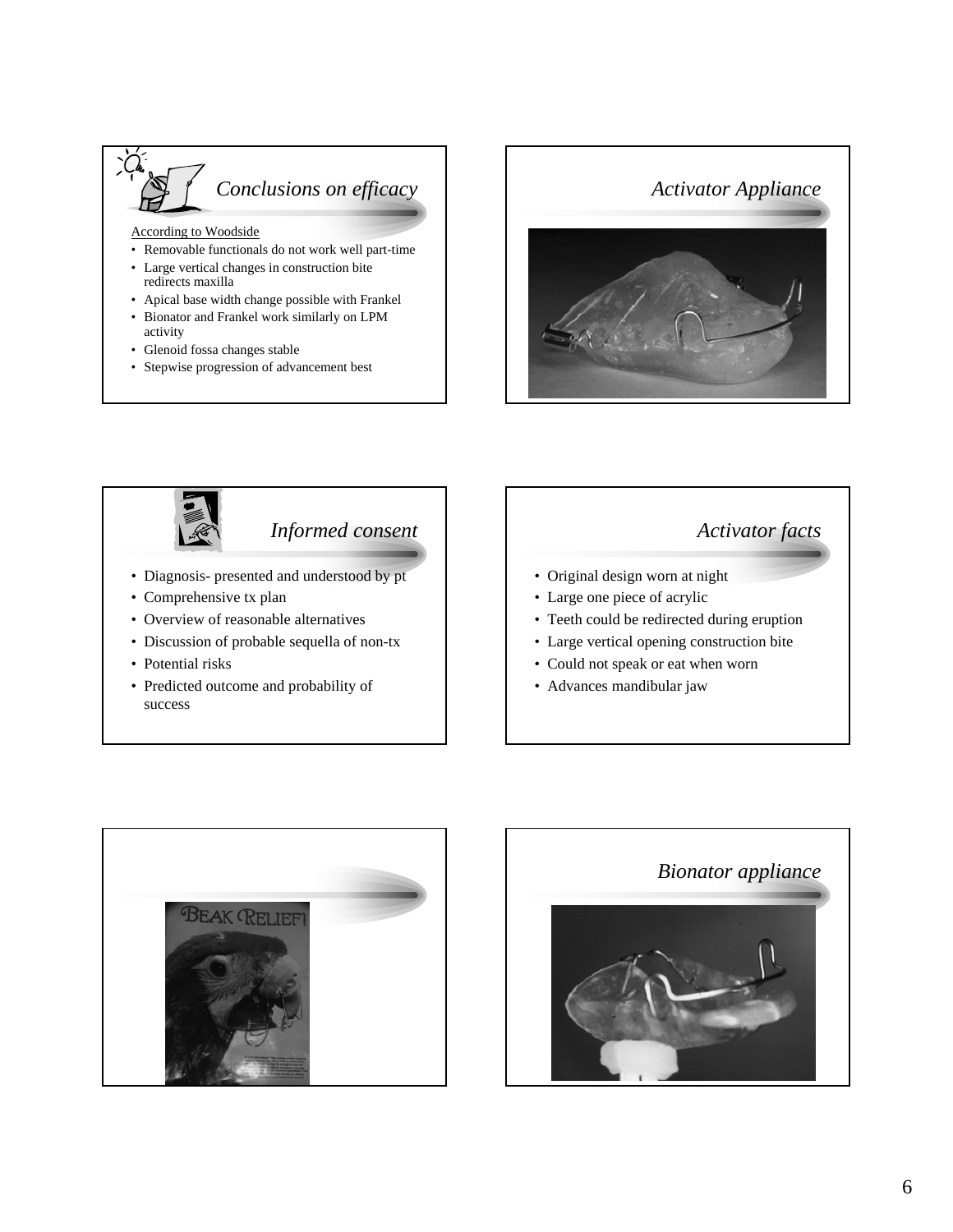

## *Frankel facts*

- Exoskeleton of metal and acrylic
- Restrains muscles and lips
- Exerciser
- Expands apical base
- Worn day and night
- Speaking possible, yet difficult

## *Bionator facts*

- Prototype of less bulky activator
- Worn day and night
- Allows more tongue action
- Mandibular advancement
- Speaking possible, yet difficult